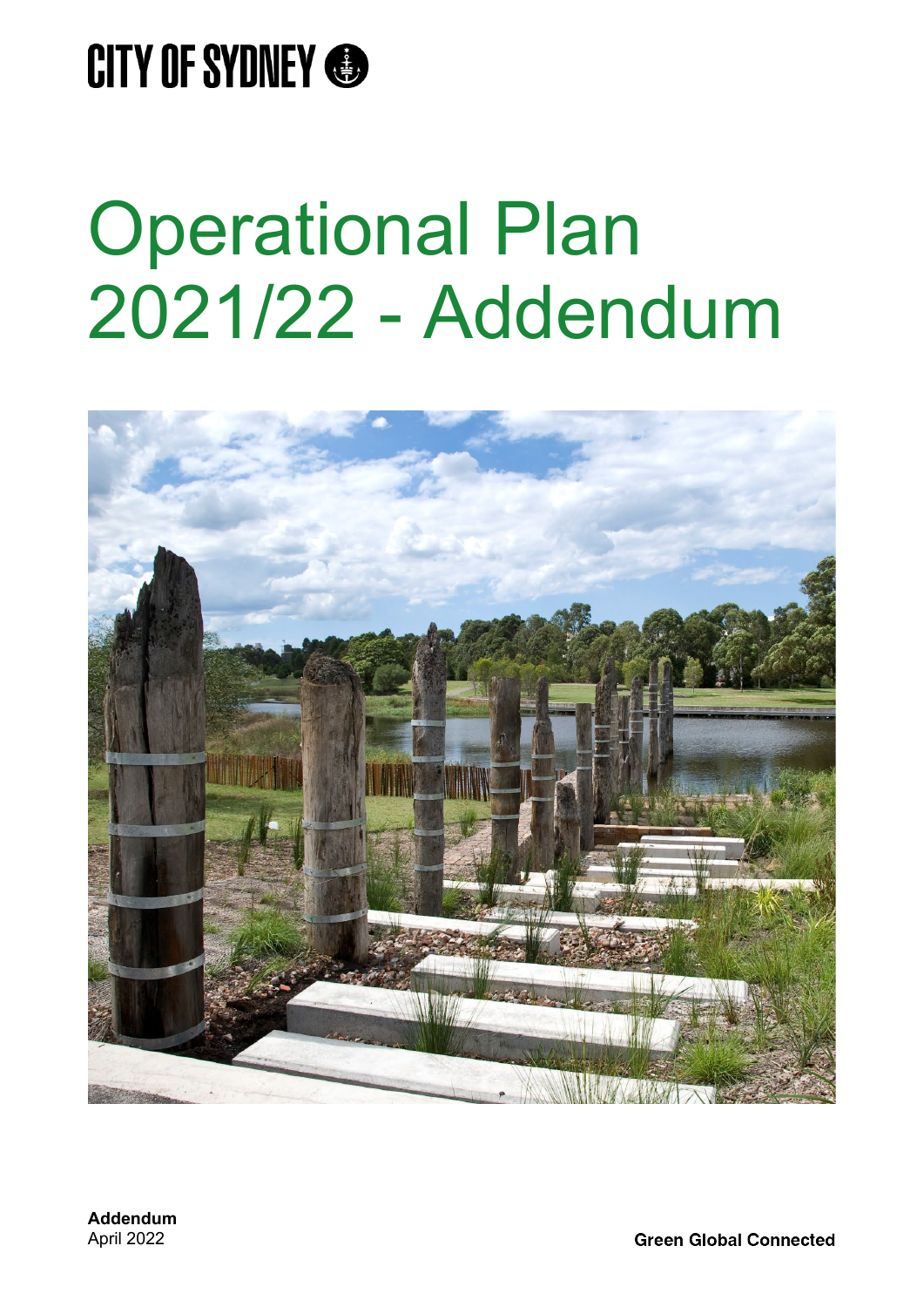## **Contents**

### [Introduction](#page-2-0) 3 [Extended Grants and Support](#page-5-0)  [Program](#page-5-0) 6

Cover image: Sydney Park Wetlands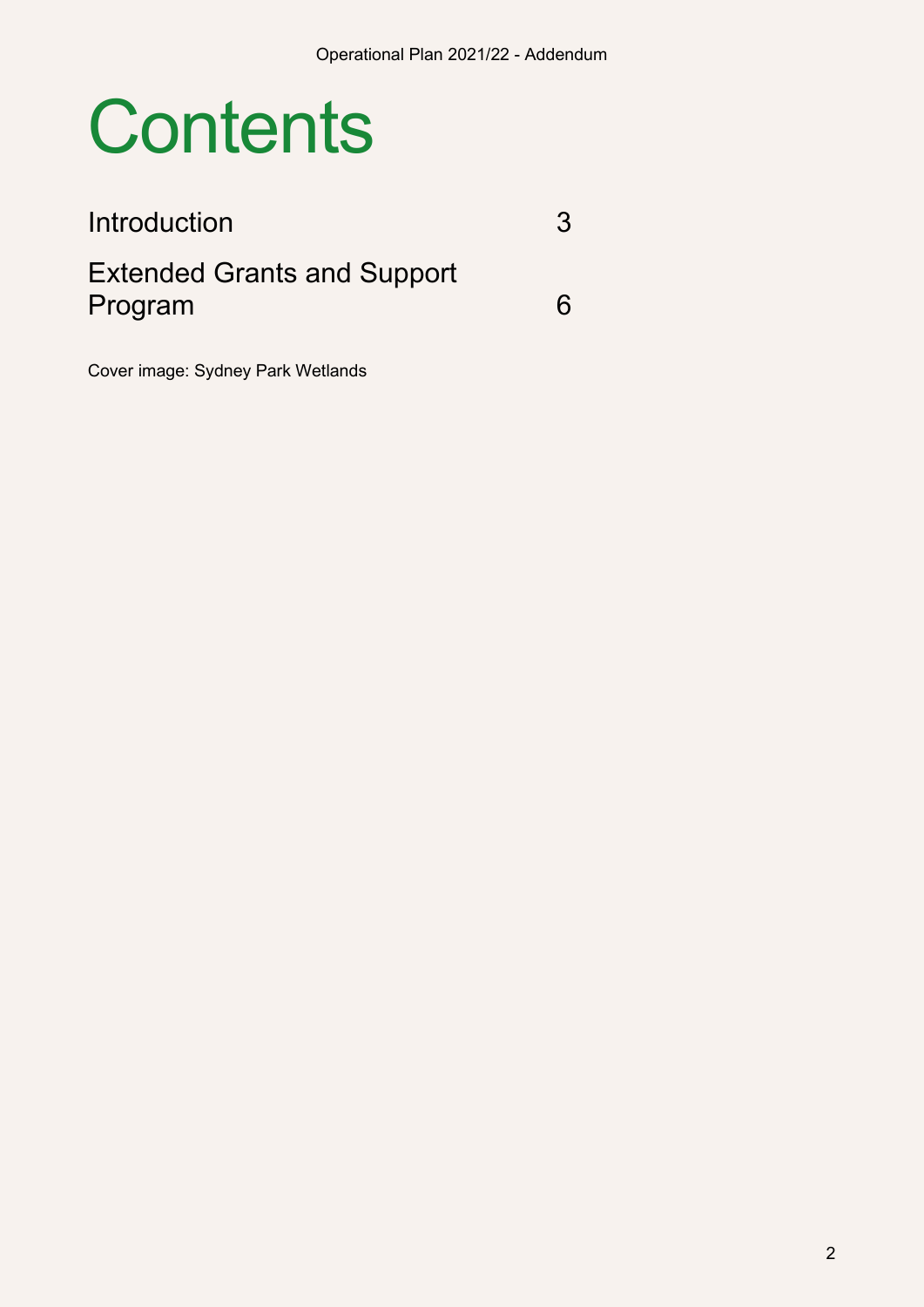# <span id="page-2-0"></span>Introduction

The Covid-19 pandemic has had a significant and devastating impact on our communities and our economy. The City of Sydney responded swiftly when the pandemic first hit, closing community centres, libraries, pools and playgrounds, increasing cleansing and waste regimes and establishing new grants programs to help support our creative community sector and small businesses.

As a health crisis, the response has been generally well managed in NSW and Australia. However, although workers and visitors are returning to the city, the CBD is quieter than before and this continues to significantly impact businesses.

The City's actions throughout 2020 and ongoing are intended to complement the stimulus and support measures of the State and Federal Governments and to leverage the resources of Council to ensure the safety and survival of our business, cultural and community sectors.

Stimulus and support packages implemented by the Federal and State Governments during 2020 provided urgently required access to income support through the bolstered Jobseeker allowance and other benefits.

In 2020 the City implemented a support and stimulus package to support businesses, our cultural and creative industries and our community.

The measures were implemented in two phases with an estimated value of \$72.5 million. They were designed to enable organisations and businesses to adapt to a rapidly evolving context, to support their resilience so they are well positioned to bounce back, and to use our own resources to generate employment and provide relief to those most affected.

#### 2020 Support Measures - Phase One

The City of Sydney's initial package put forward on 9 March 2020 and endorsed by Council on 30 March 2020 was valued at up to \$25 million. It included the following measures which were to be in place for an initial period of six months:

- a. waiving fees for Health and Building compliance activities;
- b. reviewing rents in conjunction with tenants in City premises for those tenants that require support on a case-by-case basis;
- c. waiving standard contractual terms and return venue booking and banner fees to people and organisations who have booked City of Sydney venues and banners and are now unable to proceed with their bookings;
- d. waiving footway dining, market permit and filming fees on the grounds of hardship; and
- e. a flexible approach to parking and other infringements.

The City also worked with our major business partners and contractors to support them as much as possible to maintain business continuity in the long term.

The City implemented policy changes in addition to the financial support including:

- working with businesses to facilitate the expansion of their outdoor dining areas to enable social distancing and enable them to increase or introduce take away food options;
- only taking enforcement action for matters that present an imminent public, environmental, health or safety risk; and
- enabling supermarkets and other stores to operate their loading docks 24 hours a day so that essential goods can be delivered.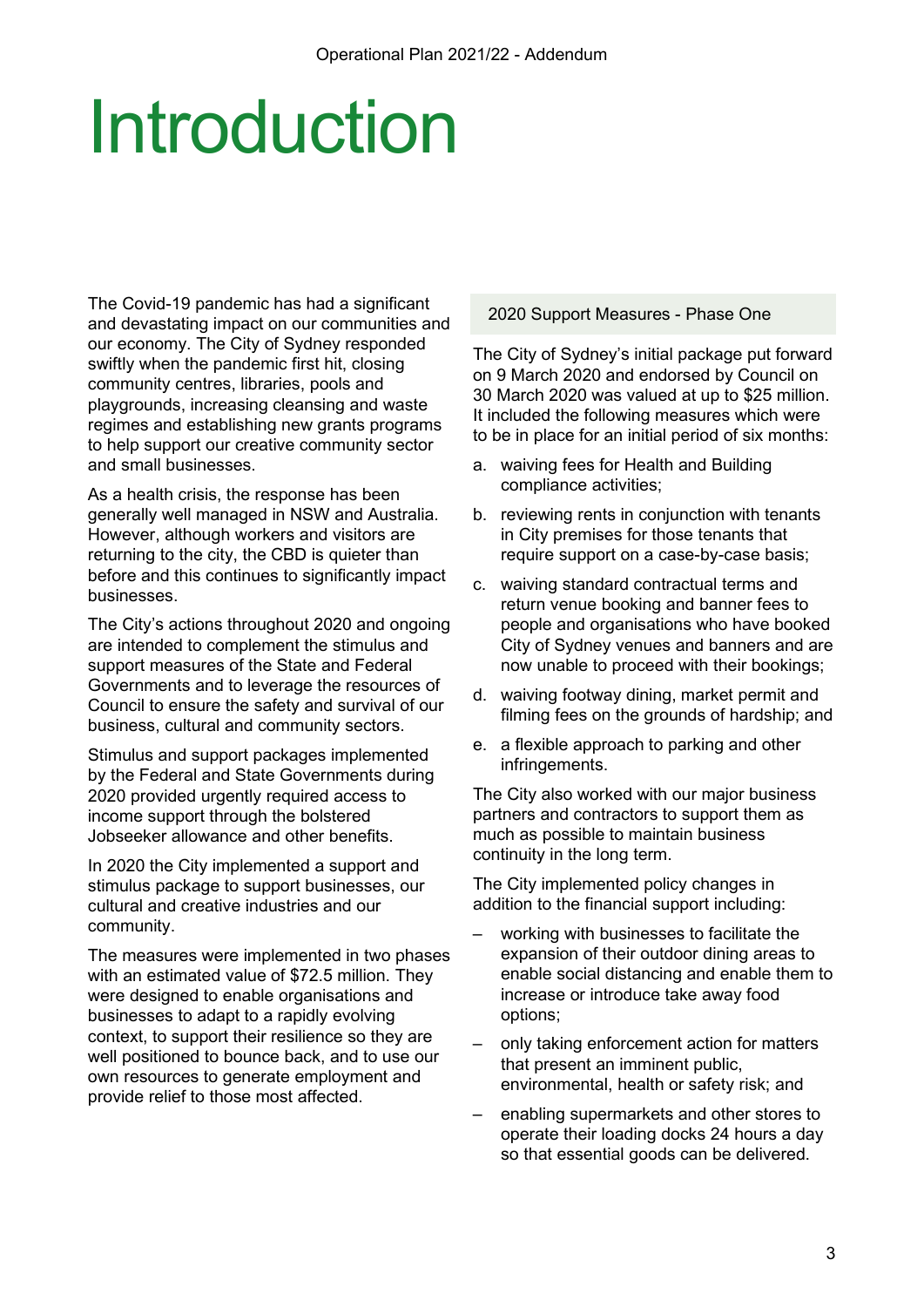### 2020 Support Measures - Phase Two

Phase Two of the City's support measures significantly expanded the initial measures with a second package of financial support valued at up to \$47.5 million. Phase Two was endorsed at an extraordinary council on 30 March 2020 and included the following actions:

- a. establish a cultural sector resilience grants program to provide support to the not-forprofit organisations and sole traders working in the cultural sector;
- b. direct donations to locally operated sector led funds, Support Act NSW, Artists Benevolent Fund and Actors Benevolent Fund, to provide emergency relief and mental health support to local cultural workers in crisis;
- c. establish a creative fellowships grants program to support artists;
- d. establish a small business grants program to assist businesses with innovation and adaptation;
- e. establish a small business, creative and community concierge service to assist small businesses, not-for-profits and charity groups to access support available to them via the city, state or federal governments;
- f. establish a community hotline that handles inquiries and provides concierge services to residents and community groups seeking information and support;
- g. bring forward future years capital works projects;
- h. provide additional rental support for our Accommodation Grant Program tenants and childcare services by waiving all rent for the next six months;
- i. amend the draft Central Sydney Development Contributions Plan 2020 to adopt a sliding scale for developer contributions;
- j. increase the Quick Response Grants and the Community Support Grants programs; and
- k. make a direct donation to Oz Harvest to maintain staffing levels and adapt their service model to meet food security needs of vulnerable communities.

In addition to the above, grant recipients were permitted to vary their deliverables under existing grants for the next six months to enable recipients to retain those funds to support the continuing viability of the City's cultural and creative community. Grants may have been allocated over multiple financial years.

Additionally, Council approved a \$35 million budget variation to increase the Chief Executive Officer (CEO) contingency to allow allocation of this funding to the appropriate operational budget within the adopted 2019/20 operational budget, in order to achieve a revised operational result of \$77.9 million, and a net operating result of \$1.5 million.

The City also worked with our major contractors to provide a range of support and assistance measures.

#### **Community Recovery Plan**

In June 2020 we expanded on our initial Covid-19 response and developed a Community Recovery Plan to give direction to how we'll work in partnership with our communities, businesses, the NSW Government and other local governments. The plan supports economic and social recovery in the local area.

Key goals of the City's Covid-19 Community Recovery Plan include working together with the NSW Government where actions must be coordinated, supporting businesses and organisations to adapt, rebuilding the visitor economy, prioritising the role of the cultural sector and safely managing public spaces to support community life and businesses.

Both the NSW Government and the City have recognised the need for a collaborative effort to encourage people back into the city in a safe way. This opportunity was identified and supported at the NSW Government Summer Summit in mid-September 2020 where the 24-Hour Al Fresco City program was proposed.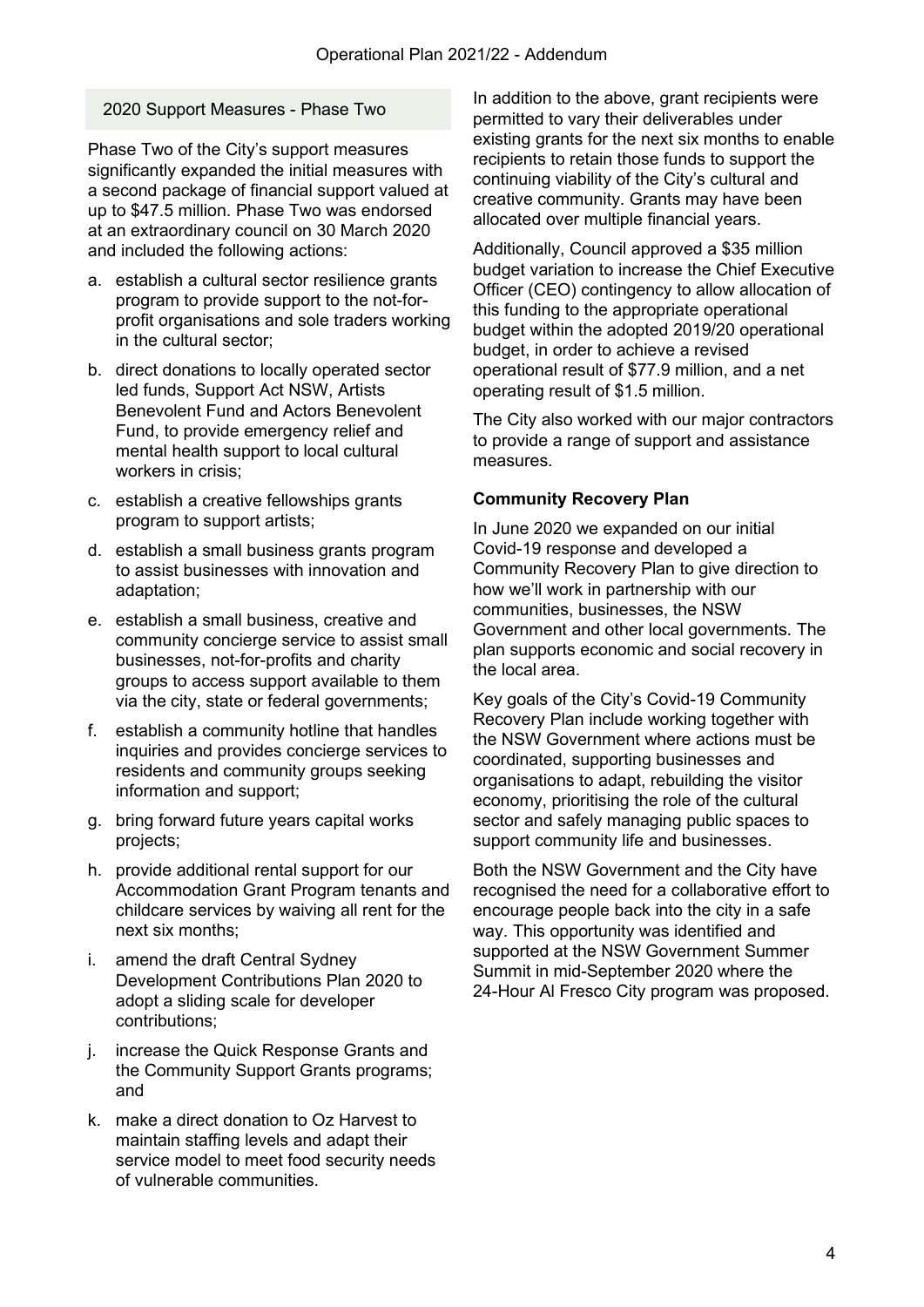### **Al Fresco City**

On 2 October 2020, the City and NSW Government announced a \$20 million joint funding partnership to boost the city centre economy, support businesses and creatives and invite the public safely back into the city, particularly during the summer months.

The NSW Government committed up to \$15 million and the City provided a further \$5 million towards Al Fresco City initiatives. \$4.3 million of this funding program is being delivered through grants administered by the City.

This partnership and funding commitment align with the objectives of our Community Recovery Plan. The Al Fresco City program is in line with these community recovery plan objectives.

It is vital that the City promote a safe, inclusive and welcoming city to enable a swift road to recovery for the benefit of the community. The most severely impacted sectors of the economy are those with a high concentration in the CBD including hospitality, tourism, retail and creative industries, all of which require an activated and enlivened city to aid recovery.

The Al Fresco City program includes the following initiatives:

- a. transforming the city into an outdoor summer cultural experience;
- b. creating a summer of outdoor dining;
- c. funding projects that enliven public spaces, venues, laneways with music, performance and public art;
- d. keeping Sydney's cultural institutions open into the evenings, and
- e. working with Destination NSW to promote this activity to Sydney and interstate visitors.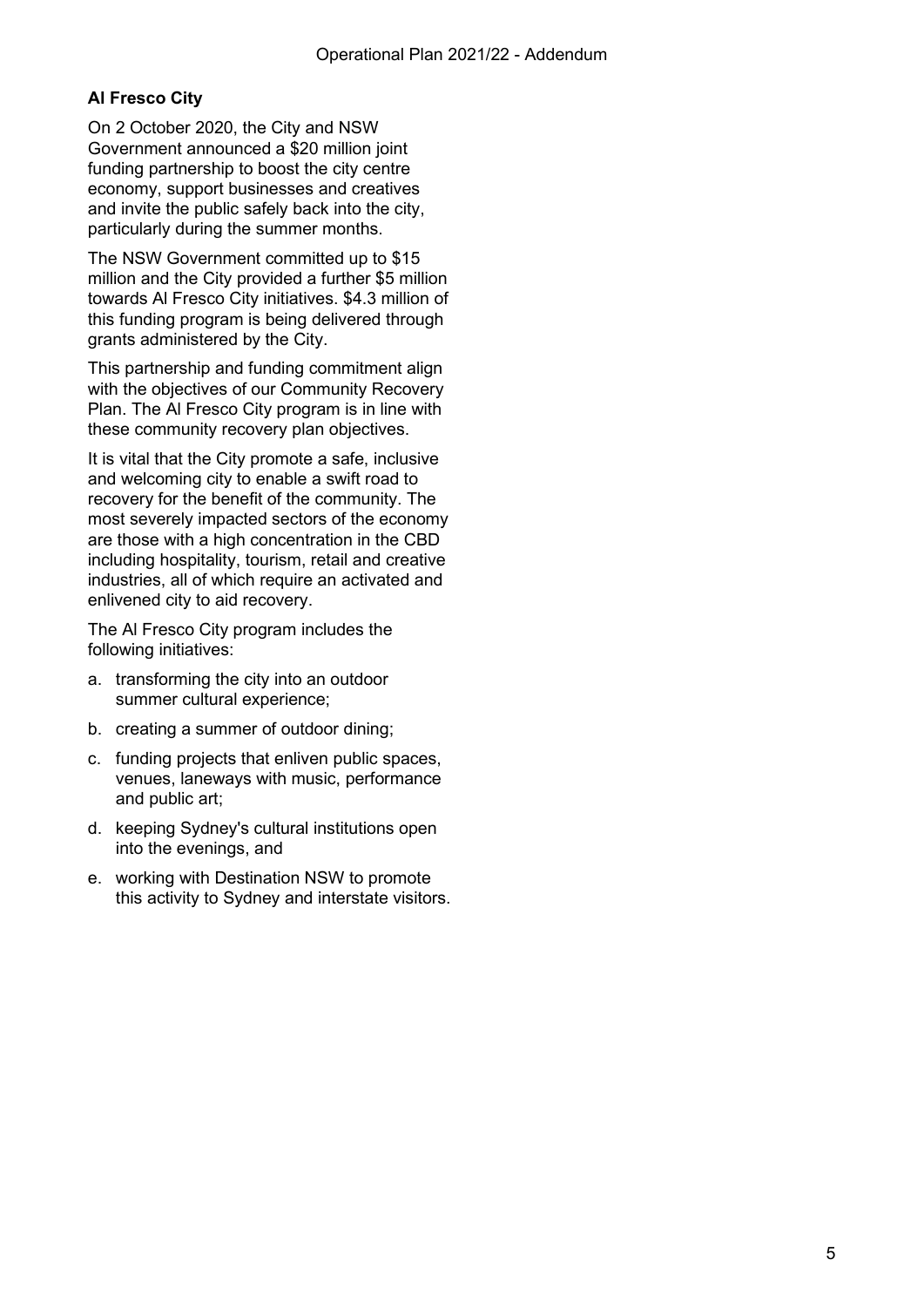# <span id="page-5-0"></span>Extended Grants and Support Program

The City of Sydney's Grants and Sponsorship Program supports initiatives and projects that build the social, cultural, environmental and economic life of the city. The City seeks to optimise the use of public funds through effective and efficient grant processes, and clear grant program objectives linked to the organisation's strategic goals.

In 2020/21 the City responded to global pandemic with a new Covid-19 grants program to help support our creatives, community sector and small businesses. In 2021/22, the City's Grant and Sponsorship program has aligned to the Community Recovery Plan to better address emerging community issues and to support economic, cultural and social recovery in our city.

In July 2021 in response to the ongoing lockdown, Council approved funding donations of \$700,000 to provide food relief to vulnerable communities and \$250,000 in new Community Emergency Quick Response Grants for not for profit entities to deliver community services addressing urgent community needs as they arise. These activities were funded from a transfer of \$950,000 from the General Contingency funds which was approved at this same Council meeting.

In November 2021 in response to the ongoing lockdown, Council approved funding donations of \$250,000 to provide food relief to vulnerable communities and \$100,000 in new Community Emergency Quick Response Grants for not for profit entities to deliver community services addressing urgent community needs as they arise. These activities were funded from a reallocation of unspent funds from other programs.

### Precinct Activation grant

In July 2021, Council also requested the CEO develop a grant program for delivery of an additional \$4 million to support business and creatives in the recovery of the city economy (including \$300,000 for resources to do so and \$700,000 estimated waving of fees as revenue forgone through this program).

The new Precinct Activation grant program will focus on funding projects that promote placebased activations, strengthen local precincts, seed micro-precincts, and regenerate the City's 24-hour economy.

Each application must have a lead applicant plus a minimum of five project collaborators located near each other. The lead applicant may be a for-profit organisation, not-for-profit organisation or sole trader that is:

- a creative producer and/or agency
- an event manager
- a precinct coordinator.

The Precinct Activation grant guidelines were developed in consultation with key stakeholders including the Nightlife and Creative Sector Advisory Panel, local business chambers, industry associations and the community.

The funding for this grant has been made available through the reallocation of unpsent funds from other programs. Therefore, no cash or value-in-kind increase is required for the Grants Program Budget.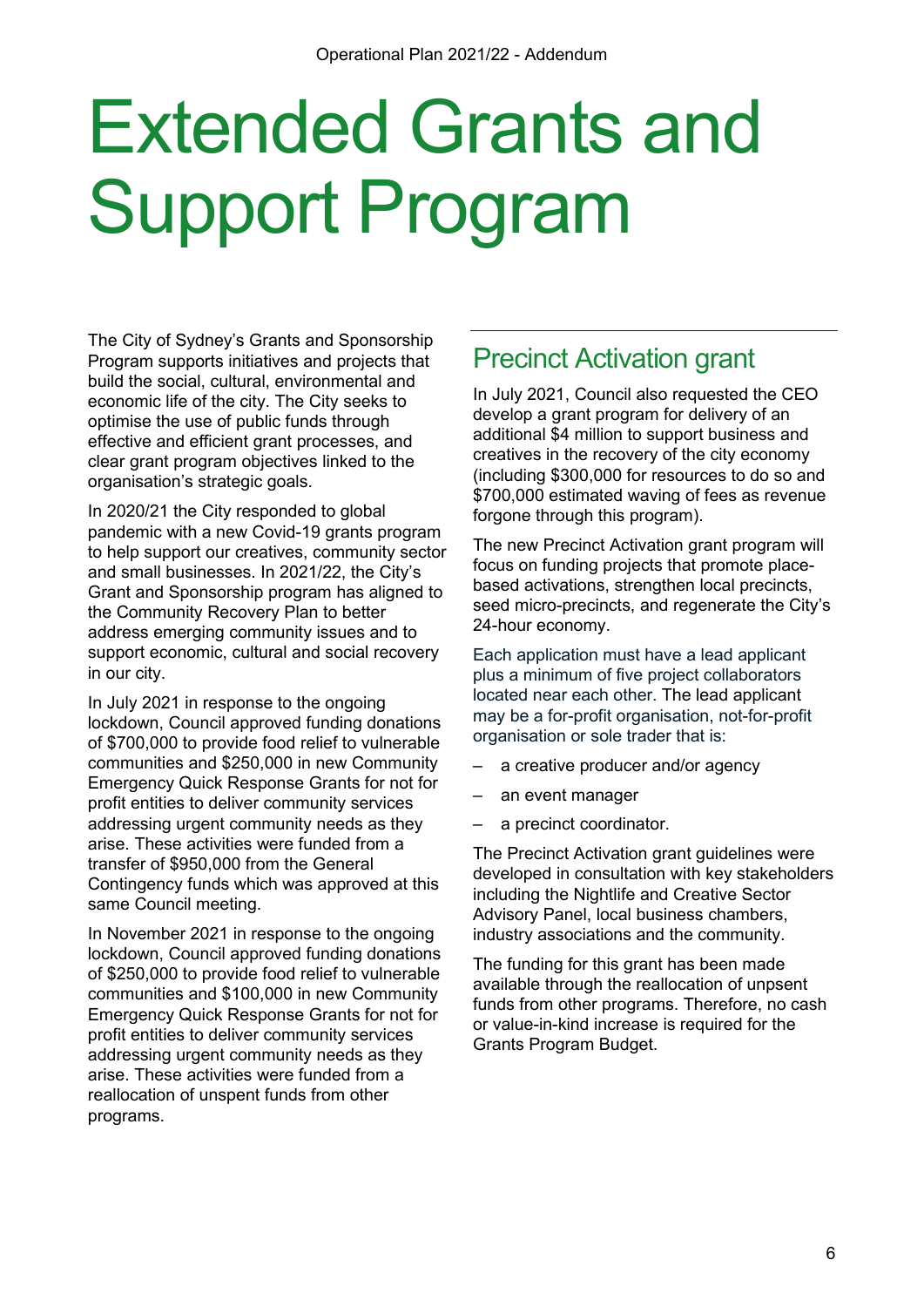### Grants Program Summary

### **Current grants program 2021/22\***

| Cash                                                                             | \$15.10M |                                                                                                                          |  |
|----------------------------------------------------------------------------------|----------|--------------------------------------------------------------------------------------------------------------------------|--|
| Value-in-kind                                                                    |          | \$7.30M (includes Accommodation grant program<br>+ banners + venues)                                                     |  |
|                                                                                  | \$22.4M  |                                                                                                                          |  |
| Proposed revised grants program 2021/22*                                         |          |                                                                                                                          |  |
| Cash                                                                             | \$15.10M |                                                                                                                          |  |
| Increase approved at July 2021<br>Council - cash                                 |          | \$0.95M For Community emergency quick<br>response grants and Food relief<br>donations funded from General<br>Contingency |  |
| Value-in-kind                                                                    |          | \$7.30M (includes Accommodation grant program<br>+ banners + venues)                                                     |  |
|                                                                                  | \$23.35M |                                                                                                                          |  |
| Reallocations approved at November 2021 Council – cash*                          |          |                                                                                                                          |  |
| <b>Community Emergency Quick</b><br>Response grants and Food relief<br>donations |          | \$0.35M Funding in 2021/22 via reallocation of<br>unspent funds from other programs.                                     |  |
| Reallocations proposed at February 2022 Council - cash*                          |          |                                                                                                                          |  |
| Reallocation of unspent funds from<br>other programs                             |          | (\$3.00M) Funding in 2021/22 via reallocation of<br>unspent funds from other programs.                                   |  |
| <b>Precinct Activation grant</b>                                                 |          | \$2.65M Funding in 2021/22 via reallocation of<br>unspent funds from other programs.                                     |  |

\*grants may be allocated over multiple financial years – the anticipated impact on future years' operating budgets will be reflected in the 2022/23 Operational Plan and Long Term Financial Plan.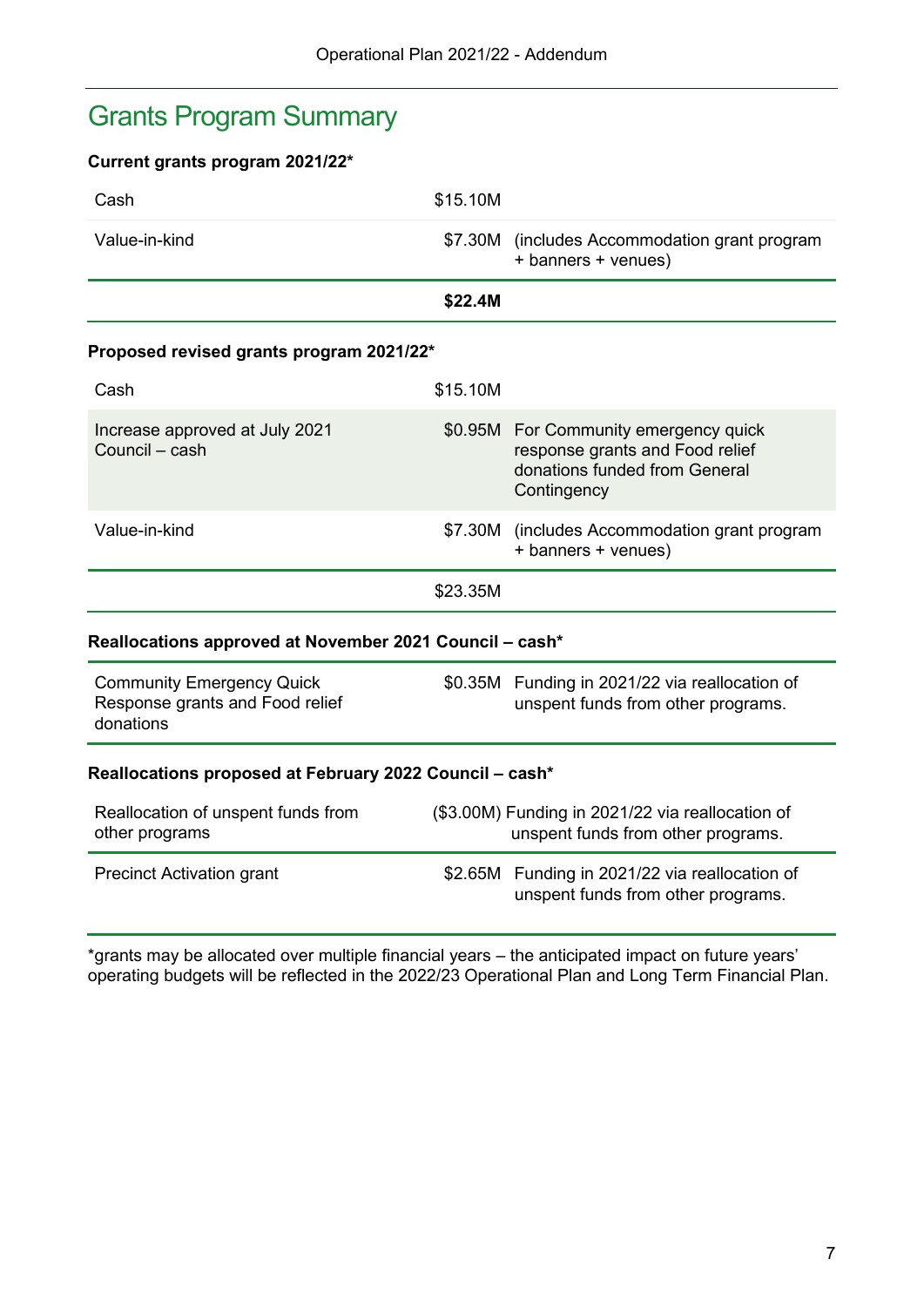### **Grants programs names and proposed budgets**

#### Cash

- Cultural and creative grants and sponsorship \$1,300,000
- Festivals and events sponsorship \$4,397,486
- Business support grant \$780,000
- Commercial creative and business events sponsorship \$655,000
- Environmental performance grants \$850,000
- Community services grant \$1,145,107
- Affordable and diverse housing fund \$3,000,000
- Matching grant \$340,000
- Knowledge exchange sponsorship \$725,000
- Quick response grant \$20,000
- Other grants and major homelessness support, food relief donations and precinct activation grants – \$5,885,000

#### Value-in-kind

- Accommodation grant \$5,894,806
- Creative Spaces grant \$114,400
- Short term empty properties grant no budget required
- Venue hire support grants and sponsorship \$780,000
- Street banner sponsorship \$480,000

Note: while some programs are open to for profit organisations, the total funding provided to such entities will not exceed 5% of the City's forecast for ordinary rates this year.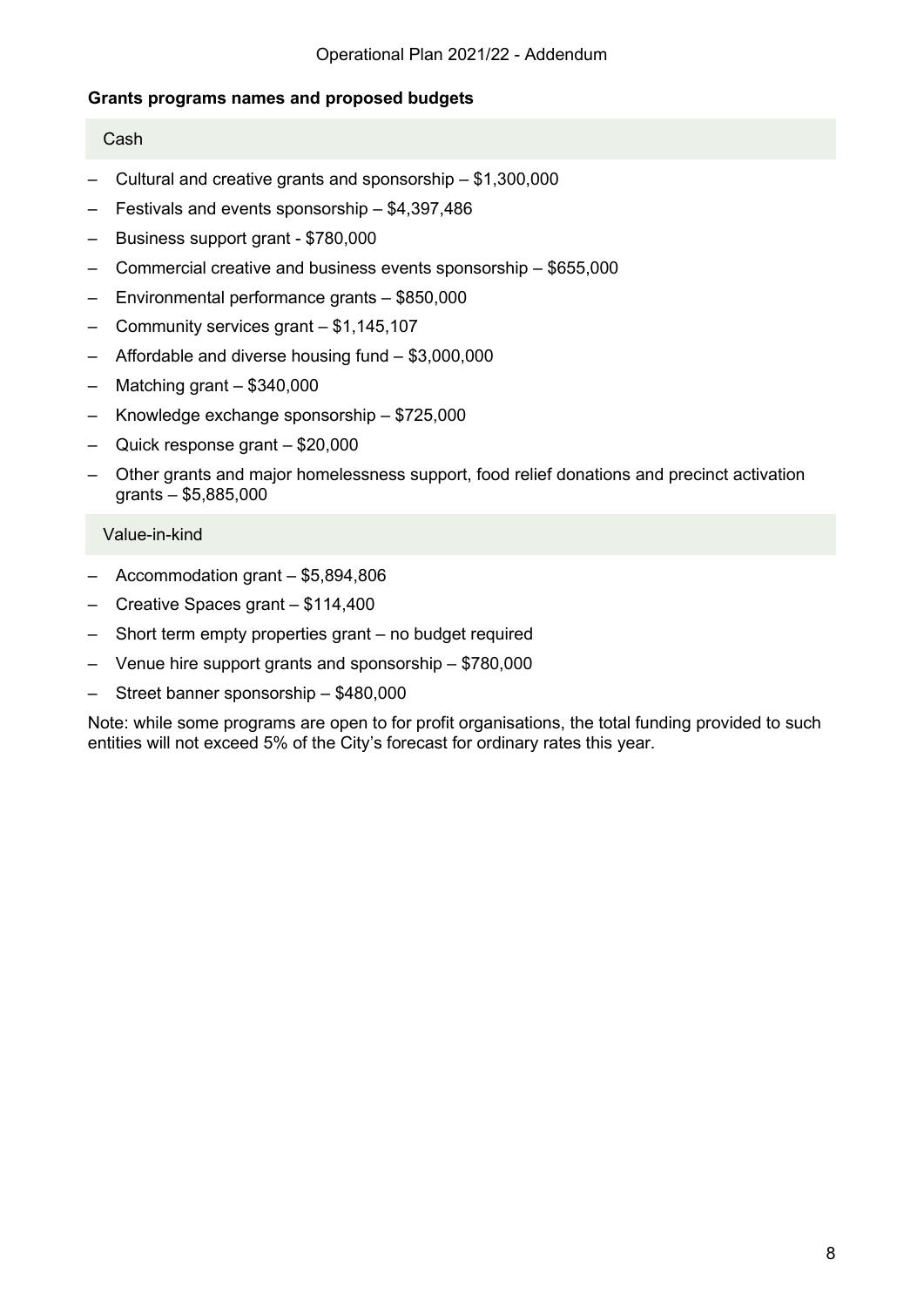### New Covid-19 Recovery Grants and Sponsorship Summary

|                    | <b>Precinct Activation Grant</b>                                                                                                                                                                 |
|--------------------|--------------------------------------------------------------------------------------------------------------------------------------------------------------------------------------------------|
| <b>Purpose</b>     | \$3 million to support economic recovery by bringing businesses and creatives together to activate businesses, public domain and vacant<br>corporate space in the CBD with cultural programming. |
| <b>Funding</b>     | From \$100,000 to \$300,000 cash per application.<br>Also includes additional value-in-kind fee waiver support for street banners and landmark venues.                                           |
| <b>Eligibility</b> | For-profits, not-for-profits or sole traders.                                                                                                                                                    |